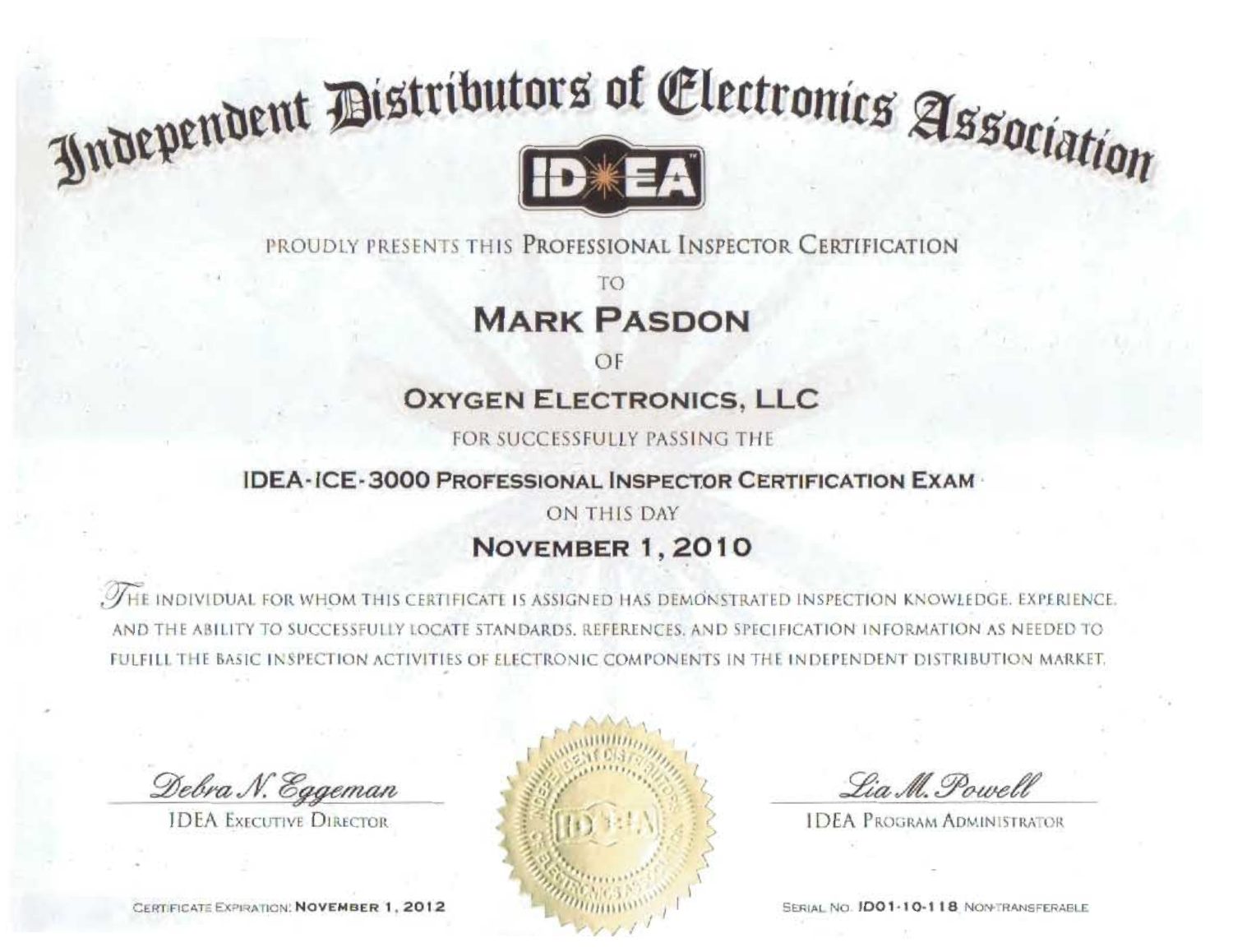

PROUDLY PRESENTS THIS PROFESSIONAL INSPECTOR CERTIFICATION

**EMMA S. CORNFIELD** 

## **OXYGEN ELECTRONICS, LLC**

FOR SUCCESSFULLY PASSING THE

#### **IDEA-ICE-3000 PROFESSIONAL INSPECTOR CERTIFICATION EXAM**

### ON THIS DAY **APRIL 22, 2011**

. THE INDIVIDUAL FOR WHOM THIS CERTIFICATE IS ASSIGNED HAS DEMONSTRATED INSPECTION KNOWLED AND THE ABILITY TO SUCCESSFULLY LOCATE STANDARDS. REFERENCES, AND SPECIFICATION INFOR AS NEEDED TO FULFILE THE BASIC INSPECTION ACTIVITIES OF ELECTRONIC COMPONENTS IN THE INDEPENDENT DISTRIBUTION MARKET.

Debra N. Eggeman

**IDEA EXECUTIVE DIRECTOR** 

CERTIFICATE EXPIRATION: APRIL 22, 2013



Lia M. Powell

**IDEA PROGRAM ADMINISTRATOR** 

SERIAL NO. ID04-11-48 NON-TRANSFERABLE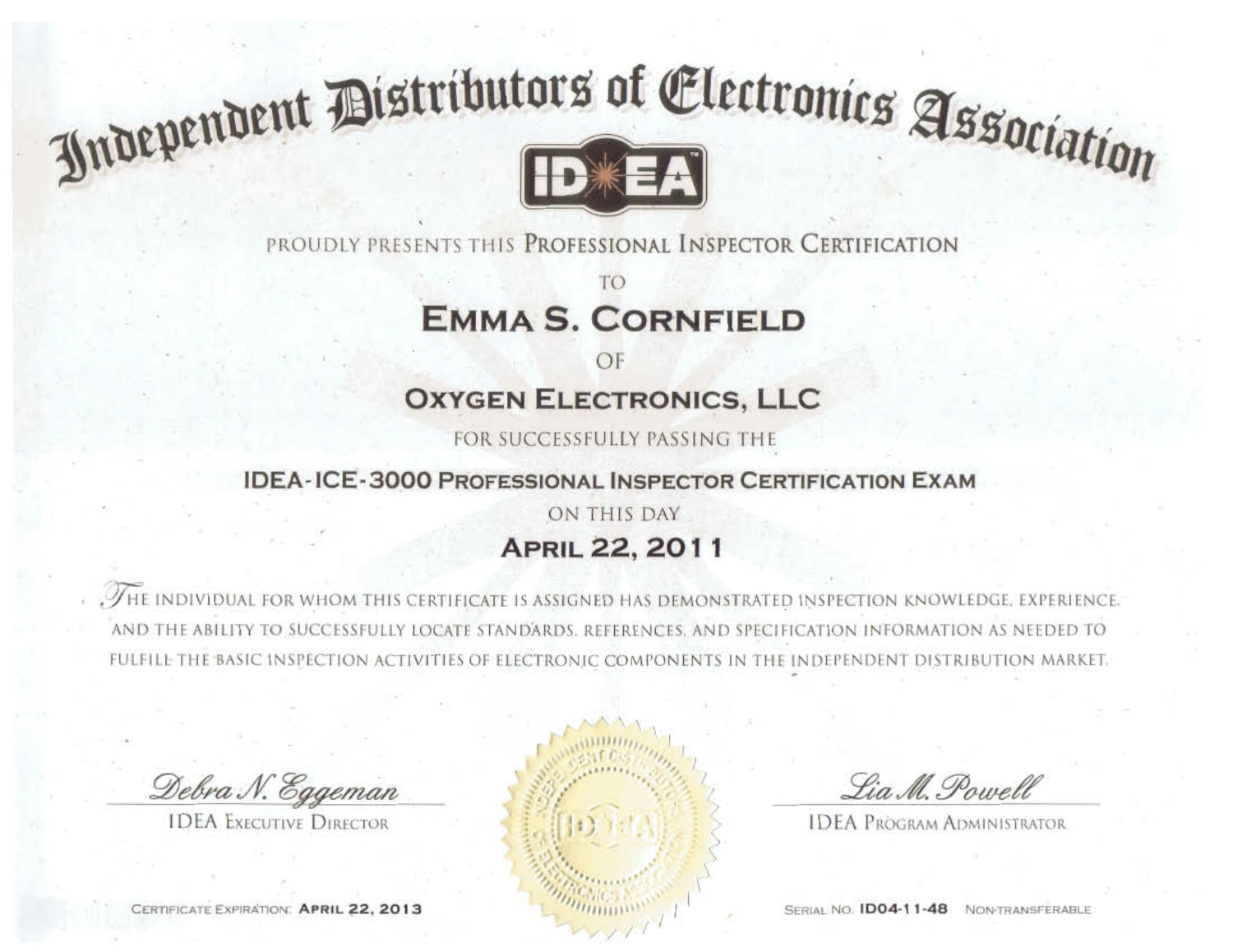PROUDLY PRESENTS THIS PROFESSIONAL INSPECTOR CERTIFICATION

## **PAUL A. FIXLER**

OF

## **OXYGEN ELECTRONICS, LLC**

FOR SUCCESSFULLY PASSING THE

#### **IDEA-ICE-3000 PROFESSIONAL INSPECTOR CERTIFICATION EXAM**

ON THIS DAY **JUNE 3, 2011** 

. THE INDIVIDUAL FOR WHOM THIS CERTIFICATE IS ASSIGNED HAS DEMONSTRATED INSPECTION KNOWLEDGE, EXPERIENCE ITY TO SUCCESSFULLY LOCATE STANDARDS. REFERENCES, AND SPECIFICATION INFORMATION AS NEEDED TO IE BASIC INSPECTION ACTIVITIES OF ELECTRONIC COMPONENTS IN THE INDEPENDENT DISTRIBUTION MARKET.

Debra N. Eggeman

**IDEA EXECUTIVE DIRECTOR** 

CERTIFICATE EXPIRATION: JUNE 3, 2013



Lia M. Powell

**IDEA PROGRAM ADMINISTRATOR** 

**SERIAL NO. 1D04-11-71** NON-TRANSFERABLE